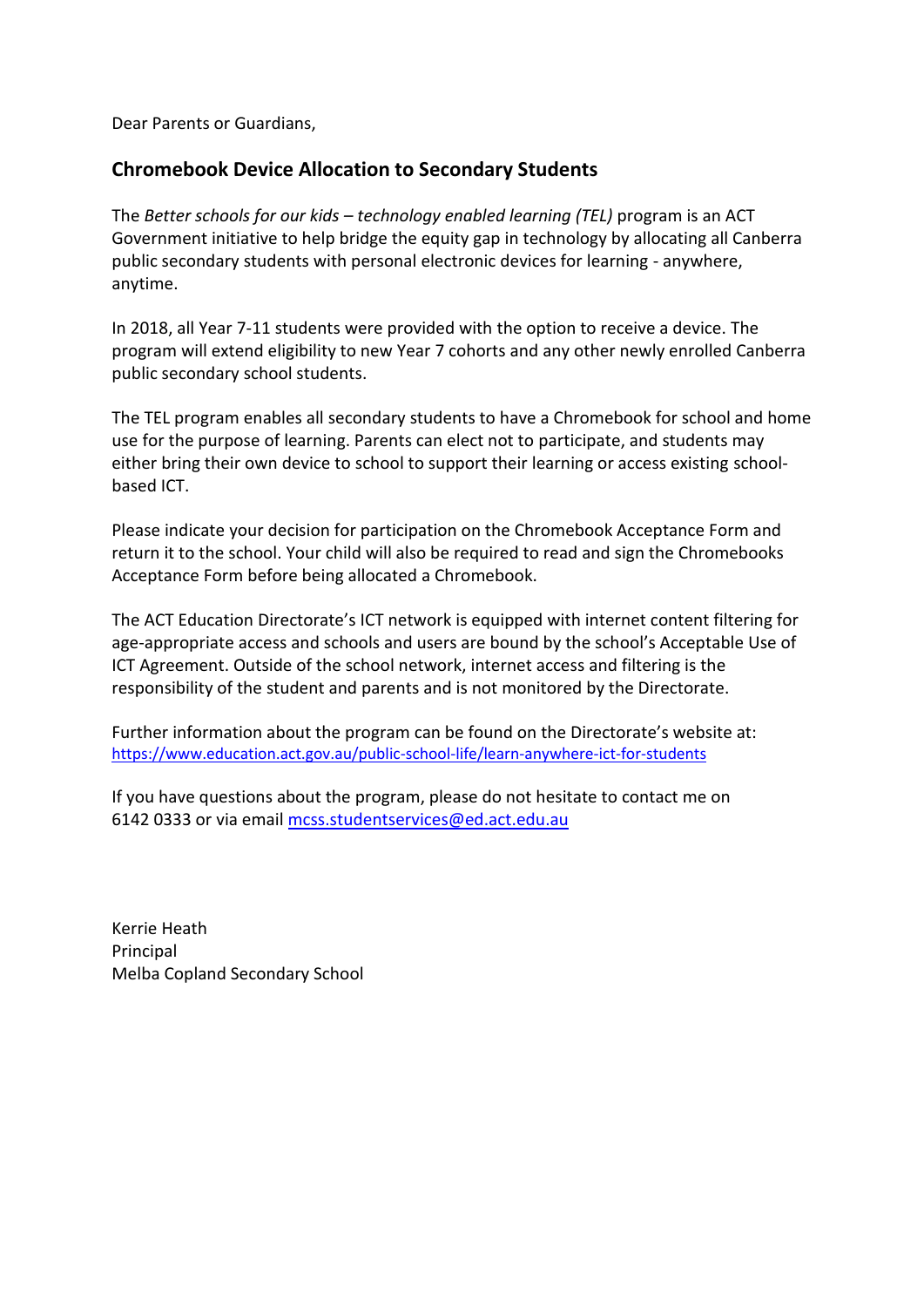# **Chromebook Acceptance Form**

## **IMPORTANT NOTE:**

If you wish for your child to participate in the *[Better schools for our kids](https://www.education.act.gov.au/teaching_and_learning/learn-anywhere-ict-for-students/better-schools-for-our-kids-technology-enabled-learning) – technology [enabled learning](https://www.education.act.gov.au/teaching_and_learning/learn-anywhere-ict-for-students/better-schools-for-our-kids-technology-enabled-learning)* initiative, you and your child both need to complete and sign Part A and Part B of this form without changing it. Students may not be able to receive a Chromebook until this completed form is returned indicating parent agreement to opt into the initiative. If you do not wish to participate in the initiative, please complete and sign Part C of this form only. Please return the completed form to your child's school (in hard copy or by emailing a scanned copy of the completed form to<mcss.studentservices@ed.act.edu.au>.

## **Part A. Parent/guardian agreement to opt in**

I agree for my child to receive a Chromebook under the following conditions:

- The Chromebook issued to my child is for educational purposes while they are enrolled at the school.
- The Chromebook remains the property of the Australian Capital Territory (**Territory**).
- I have read and discussed with my child, the Communities Online: Acceptable use of ICT – Parents and Students Policy and Guidelines and all other policies and documents published on the ACT Education Directorate's [Policy webpage.](https://www.education.act.gov.au/publications_and_policies/policies)
- While my child is at school, the Territory's filtering software reduces the risk of accidental access to inappropriate online content. The Territory and other people helping or working with the Territory, may monitor use of Chromebooks and may access information added to the Chromebook.
- I am responsible for my child's use of the Chromebook outside regular school hours, including supervision and ensuring healthy, safe and acceptable use.
- The Territory will not monitor my child's use of the Chromebook on my behalf.
- I will immediately notify the school if my child's Chromebook is stolen, lost or damaged and provide any evidence that the Territory asks for, such as a statutory declaration or police report. Stolen, lost or damaged Chromebooks will be remotely disabled by the Territory, so that no one can use them.
- The Territory does not have to repair or replace any Chromebook that is stolen, lost or damaged.
- I will return the Chromebook and any accessories to the school if requested, including for repair and maintenance, or when my child permanently leaves the ACT public school system.
- A breach of this form, or the Acceptable use of ICT Agreement already signed by my child, including by misuse of the Chromebook, could result in removal of access to the Chromebook. Any illegal behaviour will be notified to police.